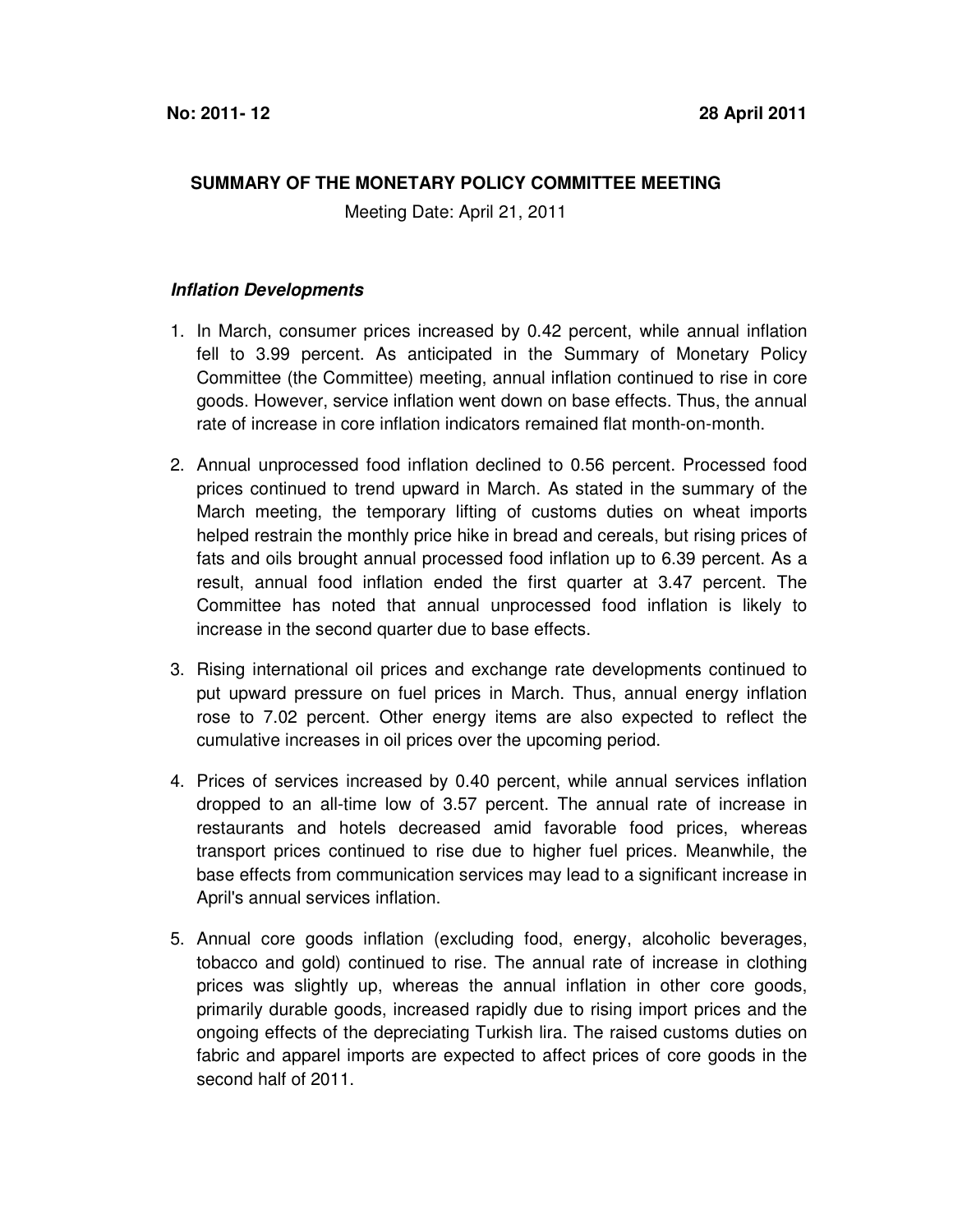6. Overall, inflation is expected to increase in the short term due to the lagged effects of rising oil prices and base effects and remain volatile throughout the year.

## **Factors Affecting Inflation**

- 7. Recent releases suggest that the economic activity is moderating after a strong print in the last quarter of 2010. Indeed, industrial production, capacity utilization and other leading data indicate a slowdown on a quarterly basis. In addition, expectations for the 3-month ahead orders signal that economic activity would continue to grow moderately in the second quarter.
- 8. Domestic demand remains strong. The production and imports of consumption and investment goods were higher during January-February than the fourthquarter averages. The ongoing surge in consumer confidence and credit use does not point to a marked slowdown in the first quarter's private consumption spending. Moreover, the investment sentiment for the next 12 months has stabilized at high levels. In light of these data, the Committee has stated that domestic demand remained strong over the first quarter.
- 9. Imports continue to increase with strong domestic demand. The Committee has indicated that rising oil prices may mask the slowdown in imports, and thus non-energy imports would be a more informative indicator in assessing the impact of the recent policy measures. In this context, the Committee has noted that there was no significant slowdown in the first-quarter's non-energy imports, and reiterated that the restrictive effects of the policy measures on loans and imports would be observed with a lag.
- 10. External demand displays a weaker pace. The January-February export (excluding gold) quantity index was moderately higher than the fourth-quarter average, while the flat course of the expectations on the 3-month-ahead orders indicates that external demand conditions are unlikely to recover strongly over the short term. The fact that euro area (Turkey's largest trading partner) output is still below pre-crisis levels suggests a similar outlook. Highlighting the ongoing fragility across advanced economies, the Committee has reiterated that the exports would recover slowly and gradually.
- 11. Employment conditions continue to improve, though, unemployment rates remain higher than pre-crisis levels. While the recovery in non-farm employment continues, leading indicators for investment and employment show that this trend would be maintained over the coming months. Nevertheless, the Committee has maintained the view that unemployment rates would remain higher than pre-crisis levels for a while, containing the unit labor costs.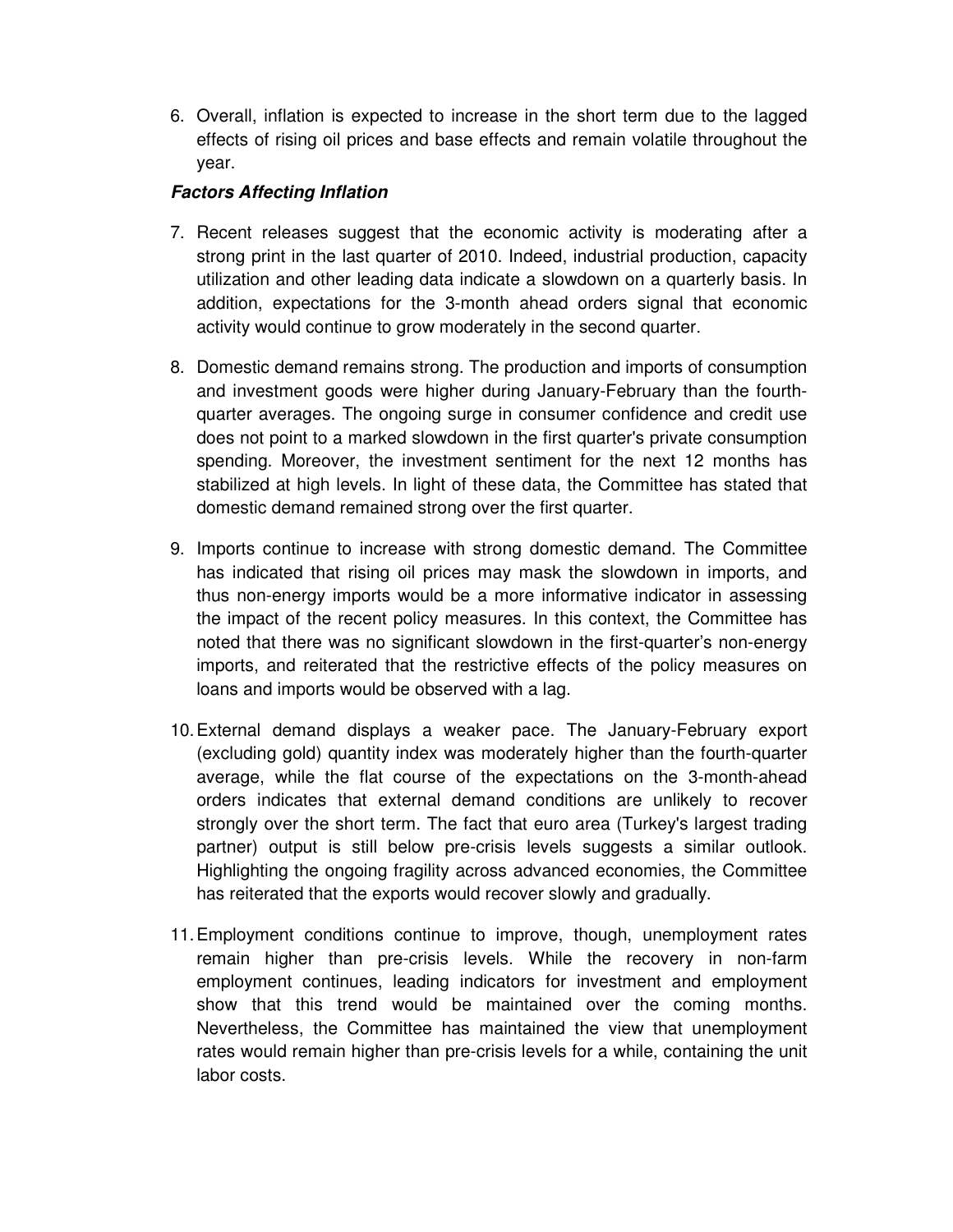## **Monetary Policy and Risks**

- 12. The Committee has assessed the forecasts prepared for the Inflation Report. The data for the first quarter of 2011 indicate that the economic activity, driven by the domestic demand, is more robust than expected. Accordingly, the Committee members have indicated that the revised forecasts would be based on the assumption that aggregate demand conditions provide less support for disinflation compared to the previous period. On the other hand, it was stated that capacity utilization rates are still below pre-crisis levels and unemployment rates are above pre-crisis levels, and thus the output gap is not closed as of the first quarter of 2011. However, owing to the lagged impact of rising oil prices as well as base effects, inflation is expected to display an increasing trend over the short term and, after hovering around the target throughout the year, it is expected to end the year somewhat above the target of 5.5 percent.
- 13. The Committee has indicated that the above-target forecast for end-2011 inflation can be completely attributed to developments beyond the control of monetary policy. Accordingly, it was stated that Central Bank of Turkey (CBT) will not react to the first round effects of the increases in oil and other commodity prices. However, it was underscored that second round effects will be closely monitored and a deterioration in the pricing behavior will not be tolerated.
- 14. The effects of the measures taken by the CBT since November on credit volume and domestic demand are expected to be more visible starting with the second quarter. However, the Committee has indicated that raising reserve requirements on short term foreign exchange and Turkish lira liabilities would contribute to containing macro financial risks by rebalancing the external and domestic demand. In light of these assessments, in order to contain the risks towards price stability and financial stability, the Committee has decided to monitor the tightening impact of the implemented policy mix—a low policy rate, a wide interest corridor and high reserve requirement ratios—and take additional measures along the same lines, if needed.
- 15. In assessing risk factors and related monetary policy measures, current framework takes both price stability and financial stability into account. Therefore, risk factors are not only assessed with respect to their impact on the level but also on the composition (external versus domestic demand) of the aggregate demand. The level of the aggregate demand is related to price stability, while its composition refers directly to financial stability. Risk factors regarding global economy are also evaluated against this backdrop.
- 16. Although downside risks regarding global economy have decreased compared to the previous quarter, they are still significant. Problems in credit, real estate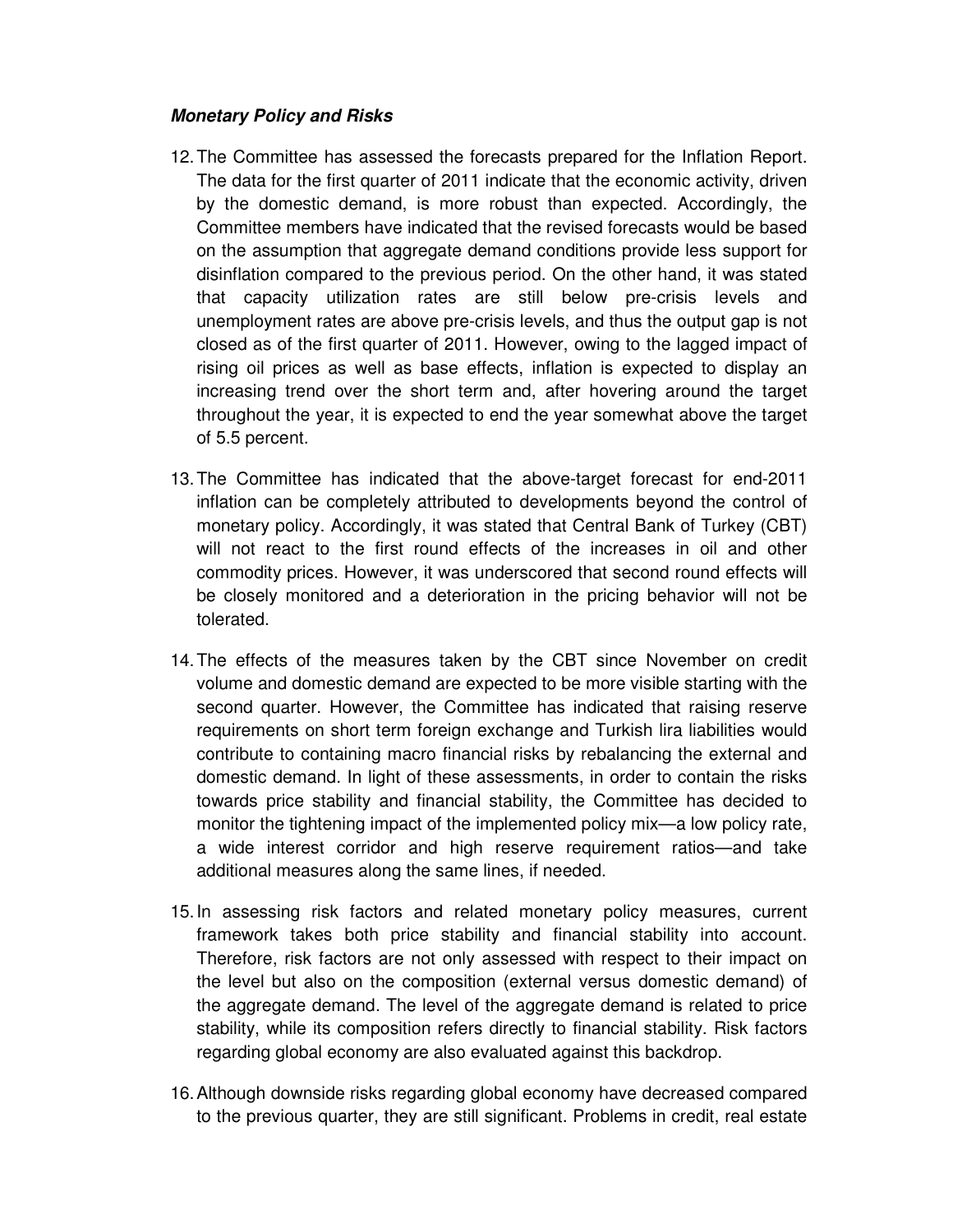and labor markets in many advanced economies are yet to be solved. Moreover, uncertainties regarding debt sustainability issues and the impact of fiscal consolidations persist. On the other hand, rapid increases in oil prices may restrain the global recovery. All these factors continue to pose downside risks regarding the pace of global growth. The possibility of a longer-thananticipated period of slow global growth not only creates downside risks regarding external demand, but also suggests that short term capital inflows may remain strong. Should such a scenario materialize, a policy mix of low policy rate, high reserve requirement ratios and wide interest rate corridor may be implemented for a long period. Moreover, an outcome whereby global economic problems intensify and contribute to a contraction of domestic economic activity, may require an easing in all policy instruments.

- 17. Although downside risks remain notable, upside risks regarding global economy are becoming more significant, particularly driven by the lagged impacts of the exceptionally loose monetary policies implemented by the developed economies. If the global economy faces a faster-than-expected recovery, global inflationary pressures may arise sooner than envisaged. Materialization of such a scenario would mean higher policy rates at a global scale and demand-driven domestic inflation, and thus necessitates a tightening by using both policy rates and reserve requirements.
- 18. The outlook for oil and other commodity prices remains uncertain. Should the increases in commodity prices persist and exert risks regarding the general pricing behavior, the additional tightening may be implemented sooner than implied by the baseline scenario presented in the Inflation Report. However, given that higher oil prices will also worsen the current account balance, a possible policy response will consider macro-financial risks as well. Therefore, the exact content of the policy mix may vary depending on the outlook for external demand, capital flows, and the credit growth.
- 19. The CBT will continue to monitor fiscal policy developments closely while formulating monetary policy. Our inflation forecasts in the baseline scenario of the Inflation Report assume that the ratio of fiscal expenditures to the GDP will evolve as projected in the Medium Term Program (MTP). A revision in the monetary policy stance may be considered, should the fiscal stance deviate significantly from this framework and consequently have an adverse effect on medium-term inflation outlook. Increasing government saving—thus sustaining fiscal discipline—under current circumstances is essential to control the current account deficit driven by the disparity between domestic and external demand. Therefore saving the extra tax revenues driven by the stronger than expected economic activity would not only reduce financial stability risks, but also increase the efficiency of the new policy mix.